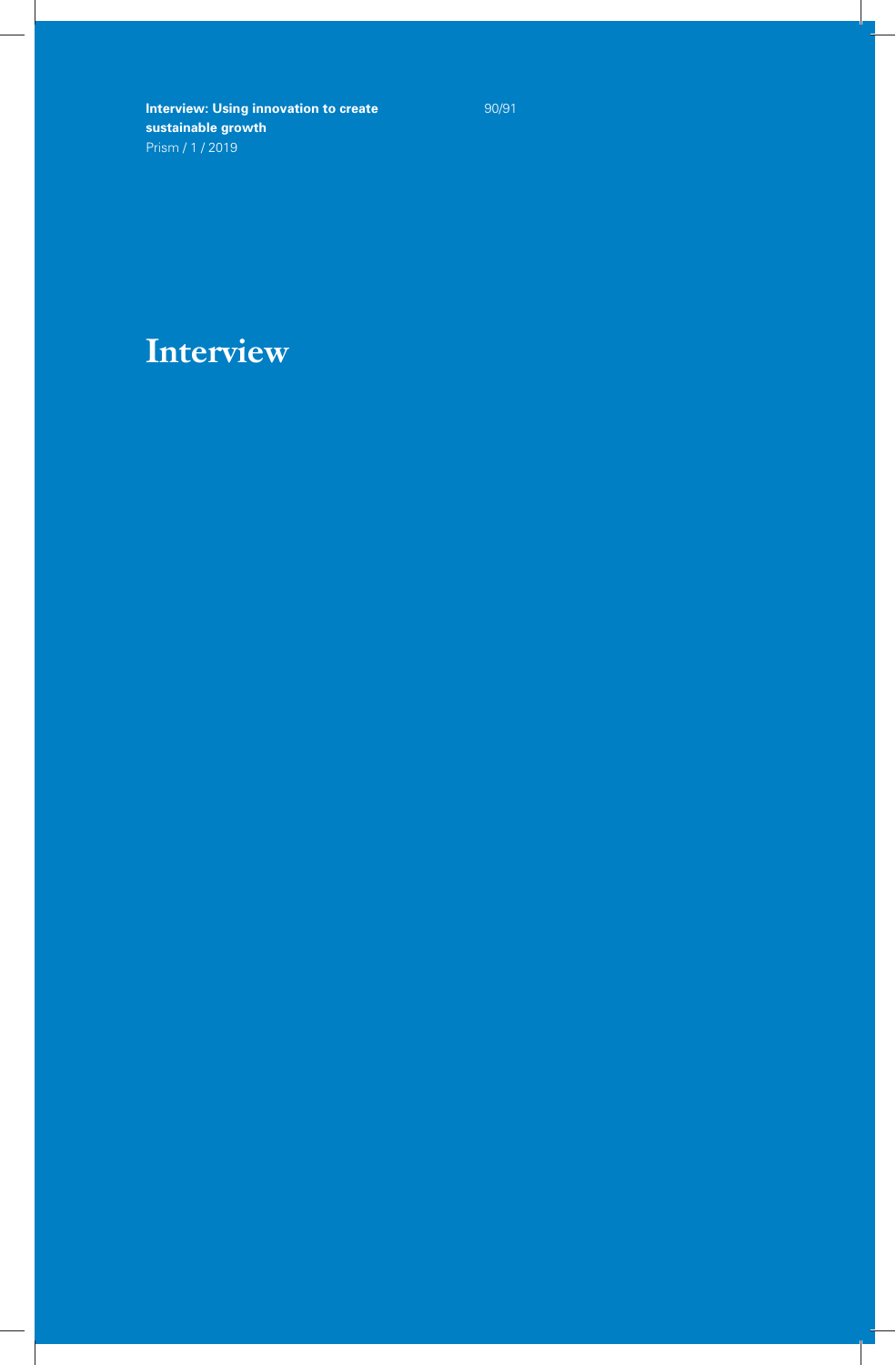

## *How Leonardo is preparing for future market challenges*

An interview with Alessandro Profumo, CEO, Leonardo S.p.A. (formerly Finmeccanica Group S.p.A.)

*Francesco Marsella, Giancarlo Agresti, Andrea Visentin*

Alessandro Profumo is the chief executive officer of Leonardo S.p.A., a role he has held since May 16, 2017. He has also been the honorary chairman of AIAD (the Italian Industries Federation for Aerospace, Defense and Security) since July 2017 and chairman of the Fondazione Ricerca & Imprenditorialità since February 2018.

Born in Genoa, Italy on February 17, 1957, Profumo holds a degree in business economics from Bocconi University. In 1977, he began his career in banking, in which he worked for 10 years, before joining the consulting sector at McKinsey & Company in 1987. In 1994 he joined Credito Italiano, starting out as the deputy general manager, and in 1997 he was appointed chief executive officer and led the transformation of Credito Italiano into UniCredit Group. Under his leadership, UniCredit Group became a leading European banking player, growing from 15,000 to over 162,000 employees, with branches in 23 countries.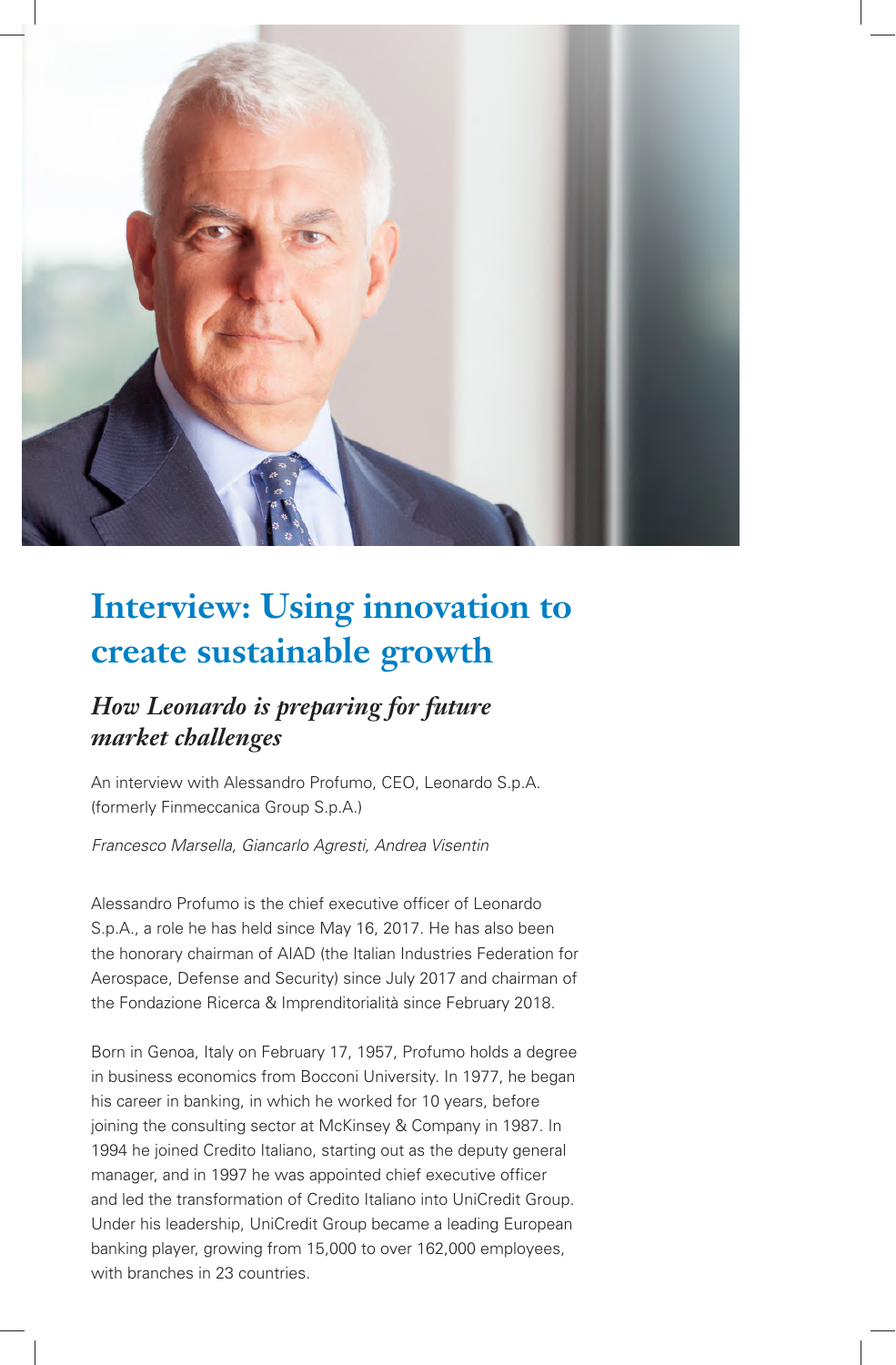*Leonardo is active in many business areas, from helicopters, aircraft and space to electronics, defense and security systems. What do you see as the main market trends that will most affect your diverse business?* 

Three global megatrends will sustain the development of the aerospace, defense and security (AD&S) sector over the next few years: security and geopolitics, with growing geopolitical instability in different parts of the world, such as Asia, the Middle East, North Africa and Sub-Saharan Africa; the globalization of the world economy; and the advent of new technologies. These dynamics will cause the majority of countries to increase their investment in the AD&S sector, budgeting additional resources for the period 2021–2027. Global defense budgets are also steadily growing, and will be over \$2,100 billion in 2027, a 31.4 percent increase compared to 2008. In Europe, we foresee opportunities not only due to the European Defence Fund (EDF), but also thanks to spending increases in many NATO countries, which are investing to hit the stated target of budgeting 2 percent of GDP for defense by 2024. We also expect to see the US market growing, as well as the Middle East and Asia. In the aeronautic sector, we see sound growth in civil markets as well, with a positive trend for both turboprop aircraft and outsourced aero-structures.

*"Global defense budgets are also steadily growing, and will be over \$2,100 billion in 2027"*

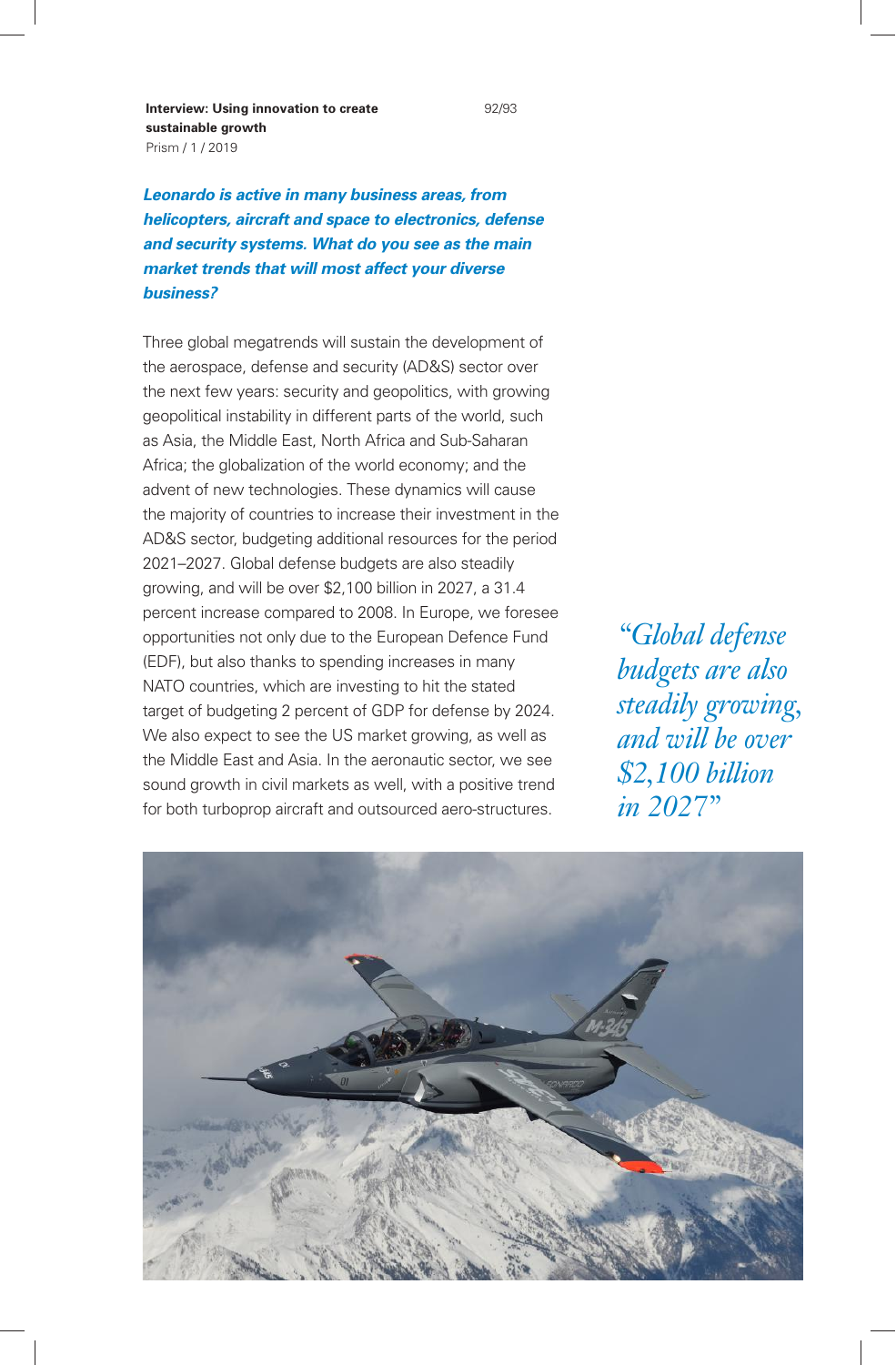### *Among disruptive technologies, such as AI, robotics, the IoT and autonomous flight, which may influence Leonardo the most?*

Leonardo is a company built on the latest technology and is deeply, but not exclusively, rooted in Italy's industrial fabric. We know how to combine our skills with intensely innovative technologies. enhanced through a balance between research that is open, self-financed, and financed by third parties. In 2018, Leonardo employed 9,000 people in R&D activity, such as our engineering and CTO divisions, equal to about 20 percent of all staff. Our high rate of technological innovation and strong R&D expenditure mean we hold a wide patent portfolio. In 2017 Leonardo spent EUR 1.5 billion on R&D activities, 13.4 percent of group revenues. We are at the leading edge of the latest disruptive technologies for dual use: civil and military applications. For example, don't forget that unmanned vehicles have been employed for more than 20 years. Applications began in the military, with the unmanned revolution spreading to the civilian world. Now all robotics technologies flow both ways. We deal constantly with Big Data for civil, dual and defense applications. You have not mentioned cyber, but cyber is again a technological area in which we are fully active and committed, for both security and defense applications. Even the IoT has civil, government and defense applications – there is an Internet of Battlefield Things, for instance. And there is much more, from advanced, even exotic, materials to new-generation microelectronics. Since we are involved in different business sectors, we must master a broad range of technologies and leverage them across

*"In 2017 Leonardo spent*  €*1.5 billion on R&D activities, 13.4 percent of group revenues"* 

multiple domains. As a matter of fact, the latest disruptive technologies will also enable different business models and new ways and methods of creating Leonardo's products.

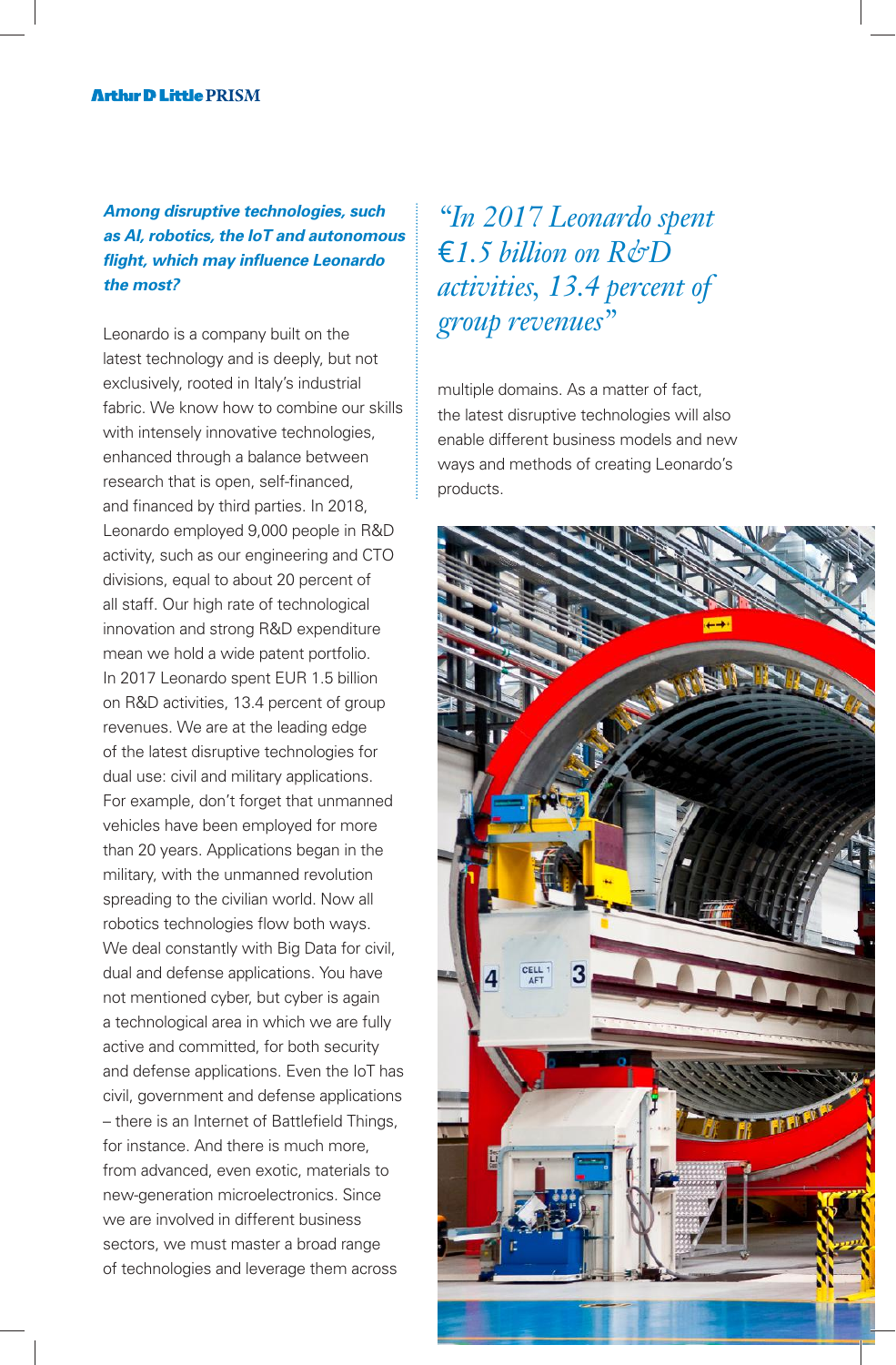*How is the competitive environment changing? Which are, in your opinion, the sectors in which new entrants are threatening the status quo?*

New players are indeed entering the market, but this is not due to any lowering of technology barriers. The very basic entry barrier may actually remain stable, therefore allowing newcomers to join. They are usually strongly supported by local government investments and



programs, at least in the defense domain. Meanwhile, the technological edge is constantly moving higher. This is the key to remaining competitive: continue to invest to renew know-how and competencies in order to cope with new requirements, which demand innovative technologies that most newcomers cannot provide. At the same time, these new solutions need to remain reasonably affordable; otherwise, a relevant part of the market will be lost. All of this means new markets are opening up due to technological advances and the latest customer needs, while mature markets can be abandoned as they shrink or stop being attractive. Just to mention one example, the "privatization" of space is an ongoing revolution.

*The unmanned aerial vehicle (UAV) revolution is considered the "next big thing" in the aerospace industry. What is the Leonardo view on the market? What are the key issues to solve?* 

The hobbyist UAV is now a commodity, while heavier and more advanced UAVs (the so-called "prosumer" UAVs) are being exploited for a variety of roles, which will grow further. We still need to see larger and more capable, expensive and complex air vehicles enter the market. These systems will provide both new capabilities and a cheaper and more effective replacement for traditional solutions. There are, nevertheless, barriers in terms of technology, certification, safety, security and air-space management. We cannot believe that an unmanned aircraft would be allowed to fly directly over our heads, accepting lower safety and security standards than for manned ones. The opposite is true. Safety requirements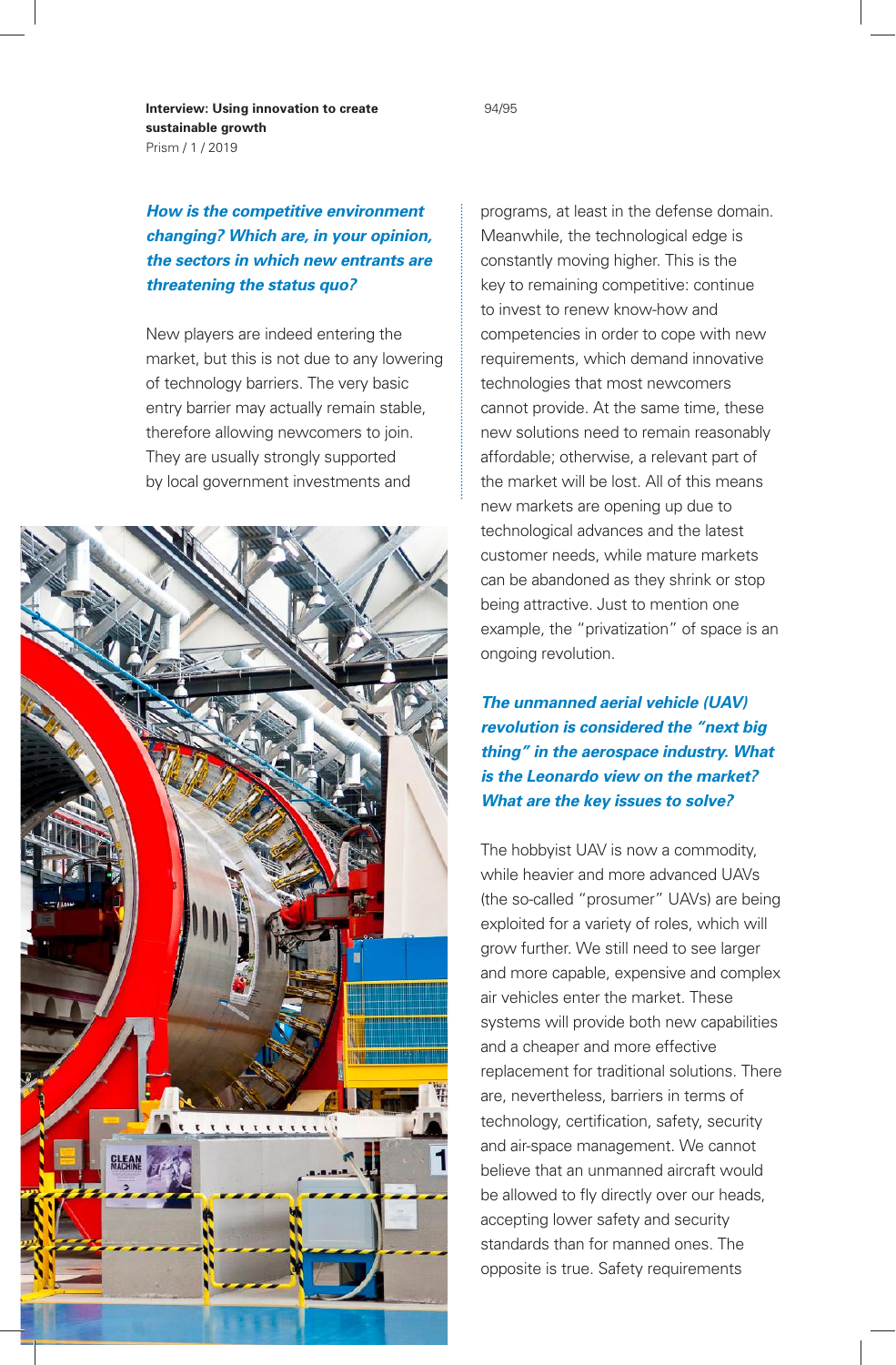#### **Arthir D Little PRISM**

are being constantly increased, and this demands new technologies and solutions, which bring additional complexity and, to some extent, weight and costs. The path is clear, but it will take time, starting with lighter vehicles and specific roles and missions, before moving on to heavier air vehicles, and ultimately travel and transportation. You will probably first see a single pilot in the cockpit, then unmanned cargo, and only then, unmanned passenger vehicles.

*The space sector is increasing in importance, as these technologies are integrating more and more with terrestrial applications. Do you see upside market opportunities in this area? Are you going to expand the space division's importance and programs?*

In 2022 the expected total value of the space sector, including manufacturing and services, will be approximately EUR 114 billion, with a CAGR of 4.3 percent. Leonardo intends to strengthen its services with Telespazio by exploiting the potential of the "Space Alliance" in multiple ways. We will look at consolidation in some specific geographies and vertical markets in the sector of satellite telecommunications and geo-information, expand its role as a supplier of ground segment and systems operations, increase involvement in space economy projects, and adopt new business models – also by exploiting key innovations such as Big Data, data analytics and LTE. The European space strategy is laying the groundwork for solid future growth in European space activity. The European industry has been called



upon to contribute to the definition of the strategy, becoming recognized as an important stakeholder. We expect this to continue in the delivery phase of the strategy itself. We are also primed to take advantage of new business models that are emerging in private spaceflight, an industry called "new space". The protection of space assets, from satellites to orbital space stations, is also a priority issue, one to which we as an industry can make a very important contribution. Leonardo, as an international group, has a leading role in the European Commission's Galileo and Copernicus space programs. Through Spaceopal, a joint venture between Telespazio and the German Space Agency, Leonardo is responsible for managing the entire Galileo system and its performance, including providing some of the constellation's cutting-edge technologies.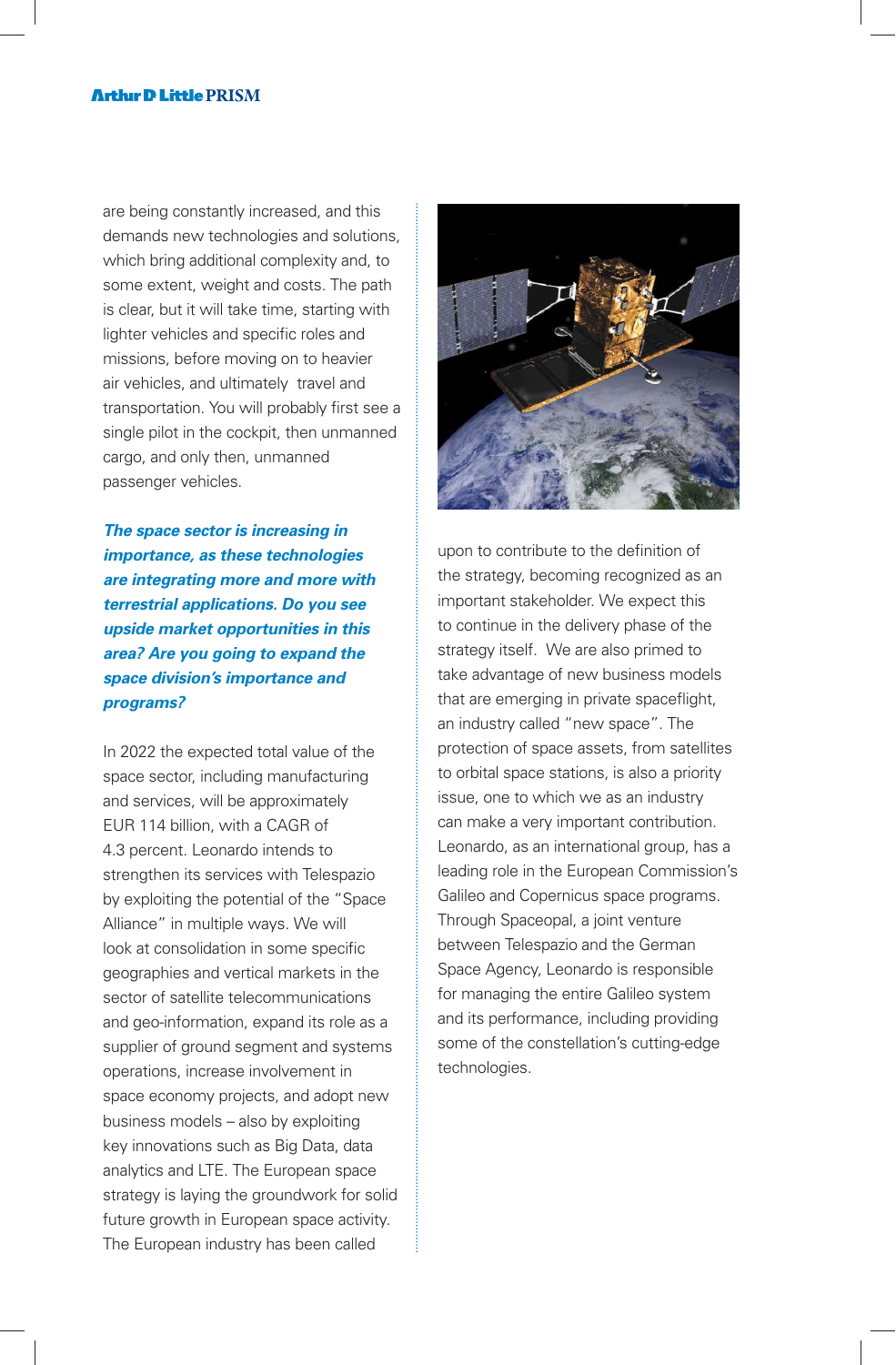*"In 2022 the expected total value of the space sector, including manufacturing and services, will be approximately* €*114 billion, with a CAGR of 4.3 percent"*

#### *What do you think is the best strategy to drive additional growth for Leonardo?*

We are entering a new phase in which our core markets are going to grow at about 6 percent, and we have a number of quality products that are highly valued by customers, which positions us well in light of key trends. Our enhanced business approach will increase Leonardo's penetration in key markets to boost international business development. We also need to continue to rationalize and strengthen the portfolio, reshaping the focus on core products and technologies, and reinforce ourselves through partnership or M&A activities. All three key Leonardo businesses – helicopters, aircraft and electronics for defense and security – will contribute to our growth, including, of course, our customer support and service offerings. At the same time, Leonardo 2.0, the full deployment of our "One Company" model, will continue the essential redevelopment of the organization to leverage our key strengths. We must make Leonardo work as one company, leveraging cross-divisional technologies, with a new approach to support best-in-class innovation. Approximately 12 percent of revenues will be invested in R&D in 2018, 95 percent of which will be dedicated to product development to help us better meet customer needs.

We are also performing continuous portfolio management and assessment: in some cases, we are ending products and product lines, and leaving segments which are not profitable enough. This enables us to concentrate our resources on the most promising areas, those that guarantee long-term business sustainability.

#### *What are the strategies outlined in your recent industrial plan to increase operational efficiency and cash generation?*

Leonardo is carrying out an integrated cost transformation program as part of our 2018–2022 industrial plan. This targets full exploitation of inter-company synergies and aims to drive widespread understanding of where spending can be reduced, in terms of both external and labor costs. Cost transformation initiatives are currently under way in areas including direct procurement costs, engineering, production, logistics and overheads. Investing in sustainable growth and the latest technologies is a key target. We foresee making selected, marketdriven investments, at a level 150–200 million times higher than our 2015–2016 average. These will allow us, on the one hand, to increase our emphasis on key technologies and products for long-term sustainability, while making short-term investments, such as around digital transformation, for the full deployment of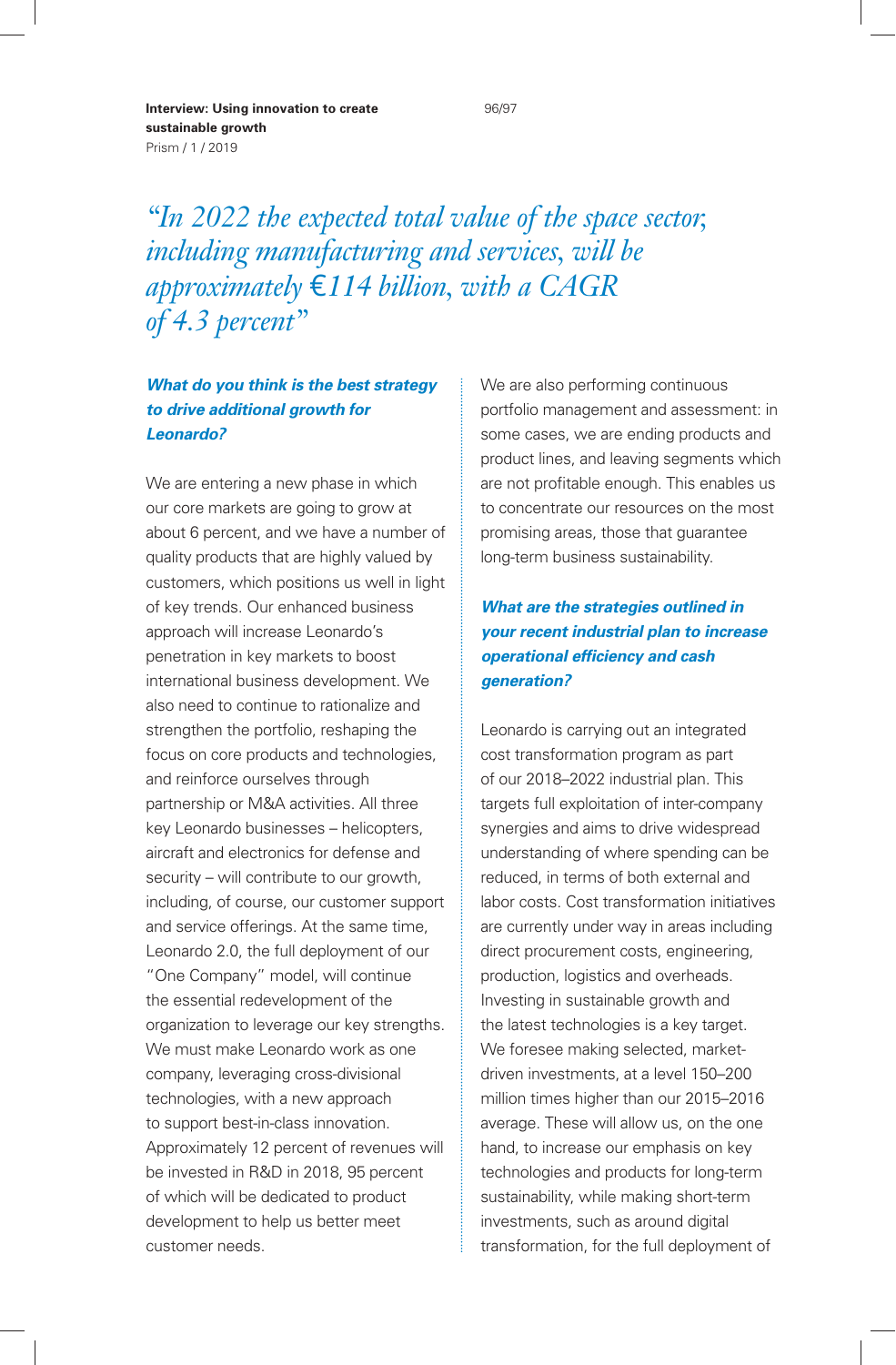the One Company vision. Implementing the latest technologies, such as the IoT and Big Data analytics, is a fundamental part of Leonardo's activity, as I have already said. We are operating at the leading edge of innovation across multiple areas, from the space sector to unmanned vehicles, for civil, dual and defense applications, including Earth observation and monitoring of critical infrastructure.

#### *What is Leonardo going to do to anticipate changing market needs and avoid a passive strategy?*

We are surely not passive at all – quite the contrary! We aren't sitting idle, waiting until a potential customer knocks on our door asking for a specific solution to meet its requirements. Instead, we do our own internally funded research, and are constantly assessing which technologies are most promising and

need to be exploited in order to ideally position Leonardo to meet future requirements. We are frequently proposing new technologies and applications to potential customers, before they start thinking about them or their possible uses. This process can uncover new requirements and needs. But it is obvious that, in many cases, we cannot develop these technologies without government investment. This is different to civil aerospace, in which we are very active. In this domain you first have to develop the technology, the product, and the service, and only then will customers eventually come and buy.

*Cyber-security is gaining more and more importance, as traditional and new products require connection with the external environment and third parties. Will cyber-security become a relevant business line for Leonardo?* 

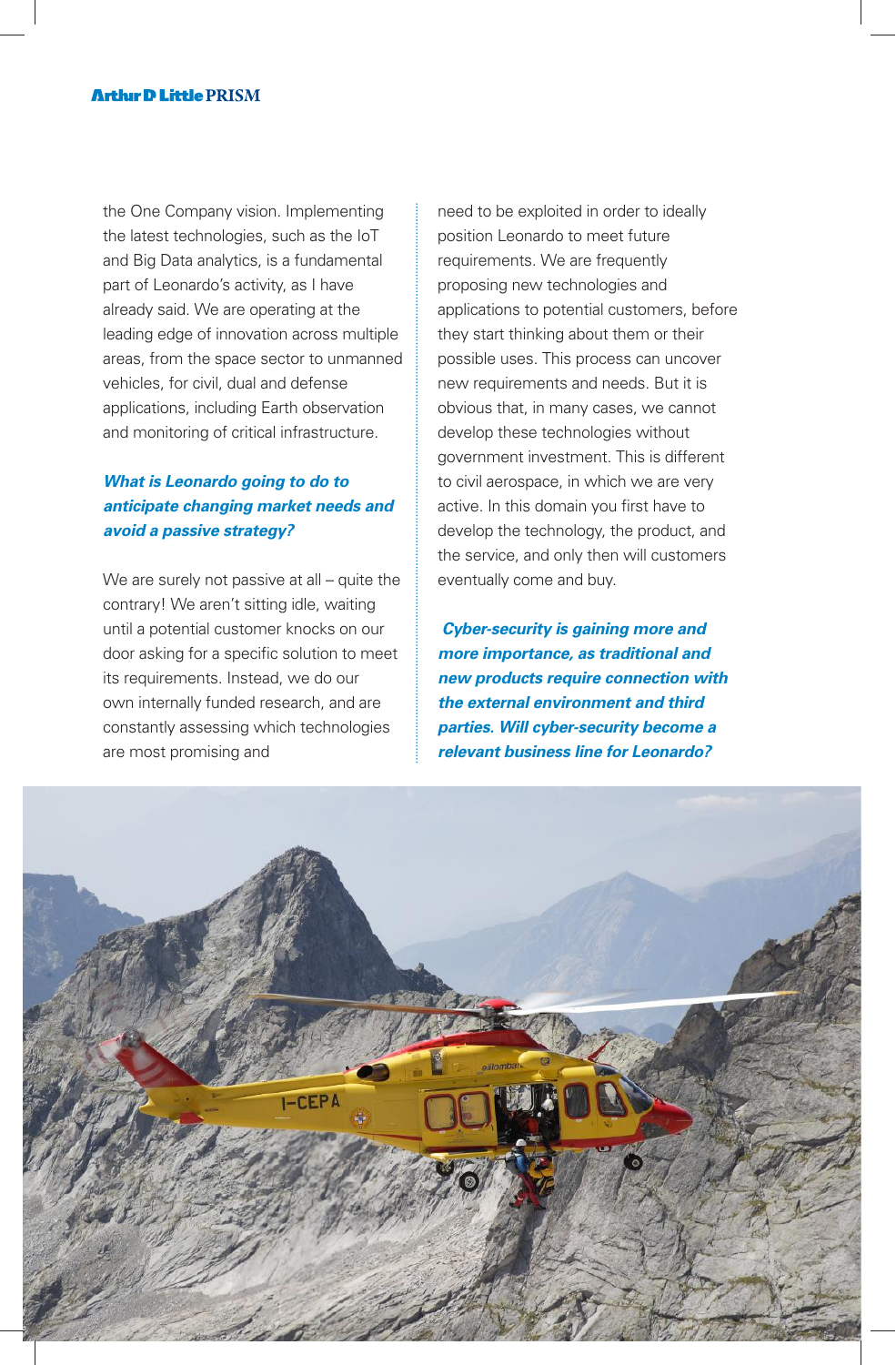Leonardo is at the forefront of cybersecurity, offering sophisticated intelligence systems and dedicated, real-time network information analysis to police forces, government agencies and private companies, thanks to our security operations centers in Chieti in Italy and Bristol in the UK. These operate 24 hours a day, with teams of cyberexperts. Leonardo's main projects include the ongoing NATO Computer Incident Response (NCIRC) program, the largest initiative in the cyber-security field outside the United States, which protects the information and ICT infrastructure at more than 70 NATO sites in different member countries.

### *How does Leonardo address corporate venture capital initiatives? To what extent do you think this practice could contribute to the innovation cycle?*

Thanks to our participation in European research programs, Leonardo has developed a solid network of research institutions, universities and SMEs, alongside our own investments in research & development. The company is increasingly oriented towards creating an "ecosystem of innovation", based on implementation of technological R&D initiatives focused on open innovation, through creation of synergies between universities, research organizations, institutes and SMEs. This strategy aims to build the critical mass necessary to compete in international markets, contributing to the progress of the ninth United Nations Sustainable Development Goal around a multi-annual financial framework. Also, in terms of corporate venture capital, Leonardo is among the prime movers in Italy, contributing to strengthening the AD&S supply chain.

In line with the development guidelines expressed in our new Industrial Plan, in 2018 we began work on a CVC fund that could contribute towards implementing our technological roadmap. Leonardo is the largest Italian manufacturing company, measured by revenue, to have launched a CVC fund.

*Do you plan to treat new embryonic businesses, such as UAVs, through dedicated and vertically integrated entities? What is the Leonardo view on this?*

We are currently assessing what could be the most efficient and effective organizational structure for the "unmanned" sector. This technology has ramifications in the air, on the ground, above and below the sea, and even in space. We are ascertaining how to best manage this area, in which Leonardo has significant experience and capabilities. The idea is to cross-leverage capabilities and technologies that are spread between several divisions, but that could probably be better coordinated and exploited. And we also understand that, in some cases, we should allow businesses a degree of independence and autonomy: this is what we did when we acquired full control of Sistemi Dinamici, a small company which develops and builds unmanned rotary air vehicles. Another example is in the cyber domain, for which we want to concentrate our activities under a single roof to allow the division to cope with a faster technology-to-product-to-market cycle.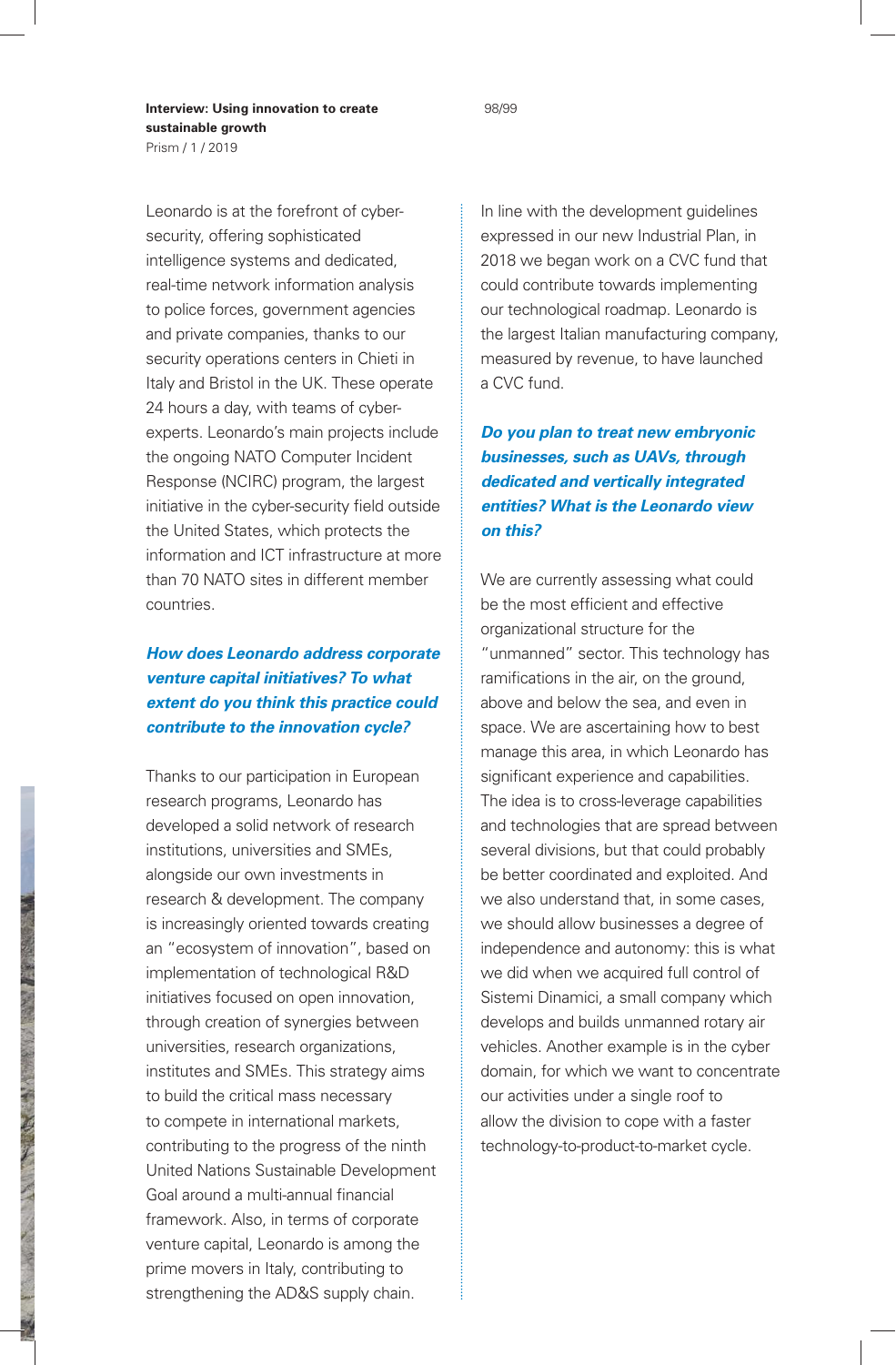*"...thanks to our security operations centers in Chieti in Italy and Bristol in the UK. These operate 24 hours a day, with teams of cyber-experts"*

*Is the recently implemented "One Company" organization model flexible enough to cope with Leonardo's different businesses and customer needs? What are the benefits you expect on the commercial side, and on the operational one?*

The "One Company" model allows us to take advantage of synergies while, at the same time, preserving specific features of divisional businesses. Through this framework, Leonardo set up a "single and decentralized" model based on divisions and support functions. Divisions are the basic elements in this organization, and are in charge of the main businesses.

The "One Company" organizational model also sees harmonization of business support activities to ensure more uniformity through single rules and processes and, at the same time, better and more accountable control over the single businesses. This allows divisional management to better focus on business core processes. The model facilitates a united approach to customers at group level through the "one voice" logic, based on well-defined and separate roles under the coordination of the corporate center.

*What are, in your opinion, the skills and competencies that will be key in the near future? How do you plan to attract, develop and retain talent and skills?*

As set out in our New Leadership Framework, Leonardo has recently introduced focus on skills and competencies, in order to combine technical capabilities, values and behaviors. In this framework, technical knowledge of products and processes is relevant, and involves working together with a distinctive managerial style that ensures sustainable growth in the medium and long term. The global aim of our training and learning activities is to successfully face the challenges of a fast-changing business environment. This is why the key skill we expect from employees, now and in the future, is lifelong learning agility.

*"We are frequently proposing new technologies and applications to potential customers, before they start thinking about them or their possible uses"*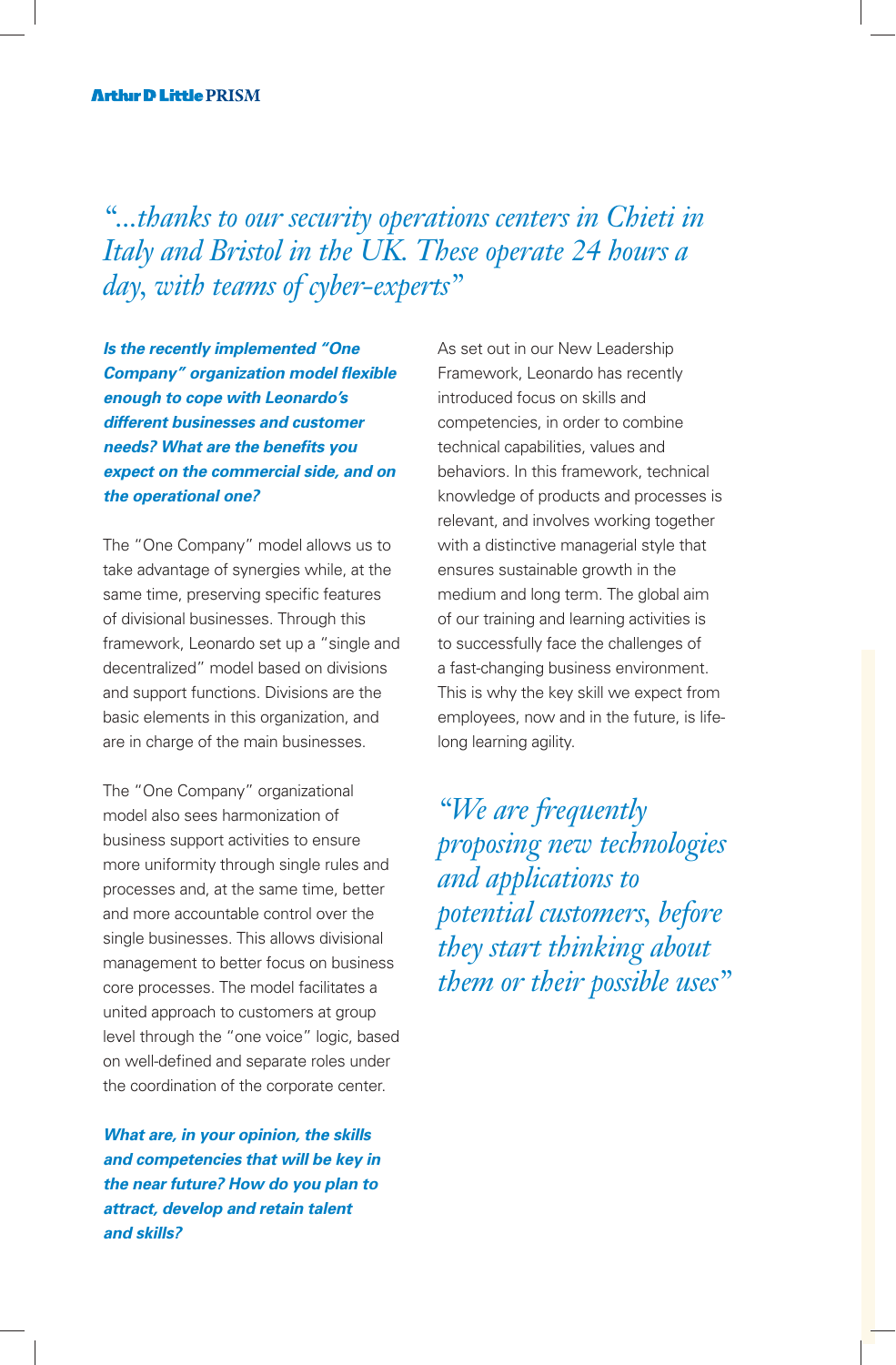100/101

**Interview: Using innovation to create sustainable growth**  Prism / 1 / 2019

#### *In conclusion, in an era of increasing automation, do you feel that the human factor will remain relevant in the future?*

Digitization is impacting, and will continue to impact, our organization in many ways, and its effects relate to our products and services both directly and indirectly. Digitization is changing the way employees live and act within the organization, such as through more connections, more agility, wider access to information, and more efficient processes. These can all be enabled by new technologies and new ICT paradigms.

This implies a new way of innovating, which involves reducing inefficiency to remain competitive. For these reasons the human factor needs to be encouraged, in order to meet the needs I mentioned before. Firstly, we need the entire company to undergo a cultural shift to meet our new organizational paradigms, with training to ensure a minimum level of relevant skills. Secondly, we are looking to drive vertical cultural enrichment for professionals and middle management working on products and service design and implementation, as well as an upskilling process which will enable us to pursue excellence.



Leonardo is a global high-tech company and one of the key players in aerospace, defense and security, highly diversified in five divisions: helicopters, aircraft, aerostructures, electronics and cyber security, plus joint-venture activities in the space sector. Headquartered in Italy, Leonardo is a global company with more than 45,000 employees, and has several strategic partnerships in high-potential international markets. In 2017, Leonardo achieved a turnover of €11.5 billion, with EBITA of €1 billion. The company's actual order backlog is around €33 billion, equivalent to nearly three years of revenues.



#### **GEOGRAPHICAL DISTRIBUTION OF SHAREHOLDERS, FLOATING RATE**